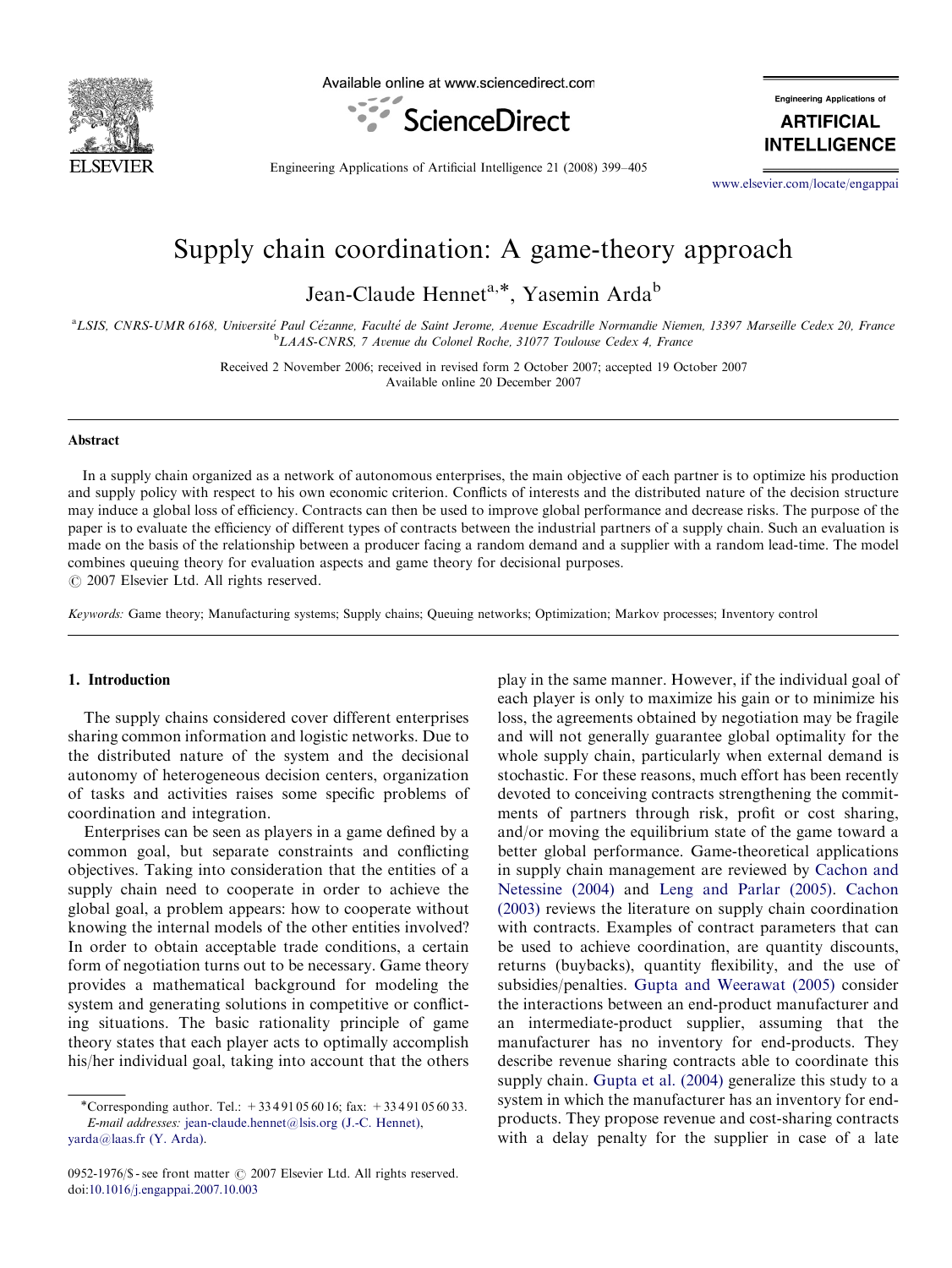delivery by the manufacturer. They also construct a search technique in a closed interval to compute the optimal base stock value for the manufacturer.

This paper presents several types of contracts between a producer and a supplier: price-only contracts, backorder costs sharing through transfer payments, capacity reservation to assure supply. Each contract is characterized by several parameters, whose values are to be determined through optimization and negotiation, using a simple analytical model described in the following section. Due to the use of such a general but somewhat simplistic model, application of the results to a real system would require complementary studies by simulation, tests and measurements. However, it is believed that the decisional levers studied in the paper are relevant in most applied cases. It is mainly the optimal values of decision variables that remain to be calculated in practical applications.

#### 2. Model and analysis

The basic supply chain element considered in the paper consists of one producer and one supplier. Such an element is considered generic in terms of trade agreements and product flows within a supply chain. The producer manufactures and delivers goods to the customers using raw products delivered by his supplier.

## 2.1. Basic assumptions

Manufacturing and delivery times of the producer are supposed negligible relatively to delivery time from the supplier. Classically, the bill of materials applies to determine the quantity of components necessary per unit of final product. But for simplicity of notations, a one-toone correspondence in technical coefficients is assumed between the considered component and the final product. Both demand and delivery processes are supposed random with respective average rates  $\lambda$  and  $\mu$ . Parameter  $\lambda$  is exogenous. Demand is supposed stationary with an average rate,  $\lambda$ , supposed known by the producer. Parameter  $\mu$  is the main operational decision variable for the supplier. It measures the production capacity devoted to this producer. It is also one of the basic negotiation parameters between the supplier and the producer.

An additional decision variable for the producer is the reference inventory level of finite products, S. The producer is supposed to use an order-driven base stock policy. When an order comes to her, it is immediately satisfied if its amount is available in the stock. If not, it has to wait until the inventory has been sufficiently replenished by the arrival of products from the supplier. In both cases, an order is placed from the producer to the supplier whenever a demand comes and has the same amount (1 in the unitary case). Such a base stock control policy can also be interpreted as a Kanban mechanism [\(Buzacott and](#page--1-0) [Shantikumar, 1993](#page--1-0)). After an initial inventory replenishment stage, the inventory position is held constant with value  $S$ . At time  $t$ , the two random variables; the current inventory level  $I(t)$  and the number of uncompleted orders  $u(t)$  are linked by the relation

$$
I(t) + u(t) = S.
$$
 (1)

It can be noted that under the considered inventory policy,  $u(t)$  also represents the current queue length of orders for the supplier.

Consider the following notations:  $I$  is the random variable representing the producer inventory level in stationary conditions,  $u$  the random variable representing the number of uncompleted orders from the producer not yet delivered by the supplier in stationary conditions, h the unit holding cost,  $b$  the unit backorder cost,  $p$  the retail price,  $c_s$  the supplier production cost per unit,  $c_p$  the producer production cost per unit.

Let  $T(\lambda, \mu, S)$  be the expected transfer payment rate from the producer to the supplier. That function may depend on a number of quantities, according to the contract considered.

## 2.2. The M/M/1 model

Consider now the model of a unitary demand occurring according to a Poisson process with rate  $\lambda$ . The supplier delivery time is modeled as an exponentially distributed service time with mean value  $1/\mu$ , satisfying the stability condition  $\rho = \lambda/\mu < 1$ . Under the  $(S-1, S)$  base stock policy, the inventory position is a constant with value S and the number of uncompleted orders,  $u(t)$ , represents the queue length of orders for the supplier [\(Arda and Hennet,](#page--1-0) [2006\)](#page--1-0). It is a simple  $M/M/1$  system with birth-death coefficients  $(\lambda, \mu)$ . Accordingly, due to Eq. (1), the inventory level  $I(t)$  is a Markov chain described by the transition graph of [Fig. 1.](#page--1-0)

In stationary conditions,  $P_w = \text{Prob}(u = w) = \text{Prob}(I =$  $S - w$ ) =  $\rho^{w}(1 - \rho)$ .

The expected value of  $u$  is defined by

$$
Z = E[u] = \sum_{w=0}^{\infty} w P_w.
$$
 (2)

It corresponds to the expected number of customers in the M/M/1 queuing system,  $Z = \rho/1-\rho$ . Then, from Little's law, the expected delivery time for the producer is

$$
\tau = \frac{1}{\mu - \lambda}.\tag{3}
$$

It is assumed that demands arriving when the stock is empty are backordered, and a backorder cost, b, is associated with each unit rate of backordered sales. Let F be the discrete distribution function of  $u$ , and  $\overline{F}(u) = 1 - F(u)$ . The probability of backorder is

$$
Prob(I \leq 0) = Prob(u \geq S) = \overline{F}(S) = \rho^{S}.
$$
\n(4)

The expected amount of backorders is

$$
L(\lambda, \mu, S) = \sum_{w=S}^{\infty} (w - S) P_w = \frac{\rho^{S+1}}{1 - \rho},
$$
\n(5)